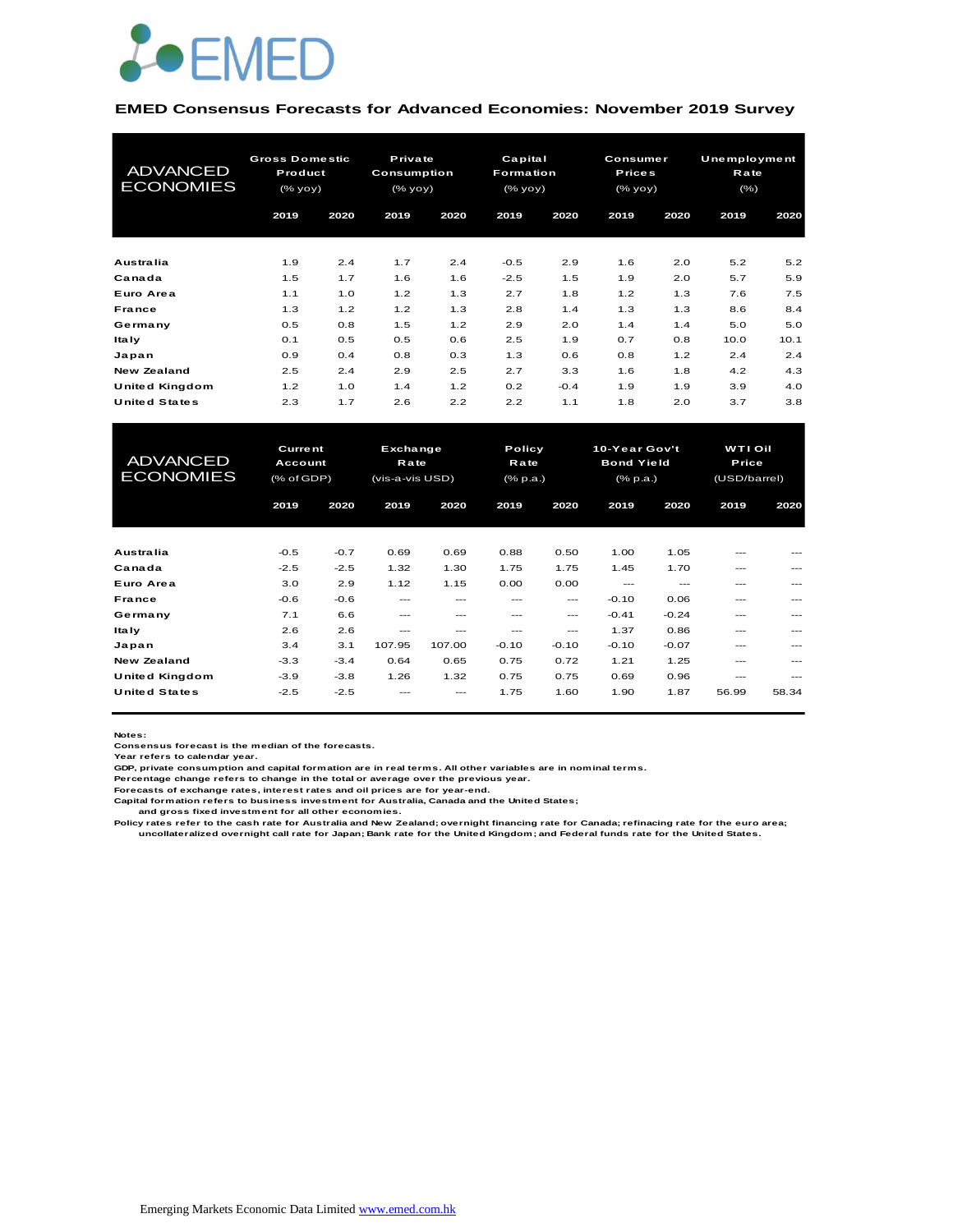

#### **EMED Consensus Forecasts for Emerging Markets: November 2019 Survey**

|                       | <b>Gross Domestic</b> |        | <b>Private</b> |        | <b>Fixed</b> |      | Consumer      |      | Unemployment |                                                                                                                                                                                                                                                                                                                                                              |
|-----------------------|-----------------------|--------|----------------|--------|--------------|------|---------------|------|--------------|--------------------------------------------------------------------------------------------------------------------------------------------------------------------------------------------------------------------------------------------------------------------------------------------------------------------------------------------------------------|
| <b>EMERGING</b>       | Product               |        | Consumption    |        | Investment   |      | <b>Prices</b> |      | Rate         |                                                                                                                                                                                                                                                                                                                                                              |
| <b>MARKETS</b>        | (% yoy)               |        | $(%$ (% yoy)   |        | (% yoy)      |      | (% yoy)       |      | (% )         |                                                                                                                                                                                                                                                                                                                                                              |
|                       | 2019                  | 2020   | 2019           | 2020   | 2019         | 2020 | 2019          | 2020 | 2019         | 2020                                                                                                                                                                                                                                                                                                                                                         |
|                       |                       |        |                |        |              |      |               |      |              |                                                                                                                                                                                                                                                                                                                                                              |
|                       |                       |        |                |        |              |      |               |      |              |                                                                                                                                                                                                                                                                                                                                                              |
| Argentina             | $-2.1$                | $-0.5$ | $-3.6$         | 0.5    | $-6.9$       | 3.2  | 50.3          | 35.4 | 10.1         | 10.1                                                                                                                                                                                                                                                                                                                                                         |
| <b>Brazil</b>         | 0.9                   | 2.0    | 2.5            | 2.6    | 4.3          | 5.8  | 3.8           | 3.7  | 11.8         | 11.6                                                                                                                                                                                                                                                                                                                                                         |
| Chile                 | 2.8                   | 3.0    | 2.6            | 2.0    | 3.8          | 3.9  | 2.3           | 2.8  | 6.9          | 7.0                                                                                                                                                                                                                                                                                                                                                          |
| China                 | 6.2                   | 5.9    | 7.5            | 7.6    | 5.4          | 5.1  | 2.5           | 2.5  | 4.0          | 4.0                                                                                                                                                                                                                                                                                                                                                          |
| Colombia              | 3.1                   | 3.2    | 3.7            | 3.1    | 4.1          | 2.9  | 3.5           | 3.2  | 10.4         | 10.3                                                                                                                                                                                                                                                                                                                                                         |
| <b>Czech Republic</b> | 2.6                   | 2.5    | 3.0            | 2.8    | 2.1          | 4.3  | 2.5           | 2.3  | 2.0          | 2.1                                                                                                                                                                                                                                                                                                                                                          |
| <b>Hong Kong</b>      | 0.5                   | 1.3    | $-0.8$         | $-0.7$ | $-10.3$      | 3.0  | 2.5           | 2.2  | 3.0          | 3.2                                                                                                                                                                                                                                                                                                                                                          |
| Hungary               | 4.4                   | 3.0    | 4.5            | 3.1    | 14.8         | 3.4  | 3.4           | 3.2  | 3.4          | 3.3                                                                                                                                                                                                                                                                                                                                                          |
| India                 | 6.7                   | 6.8    | 4.4            | 6.3    | 7.0          | 7.2  | 3.9           | 4.0  | $---$        | $\hspace{1.5cm} \rule{1.5cm}{0.15cm} \hspace{1.5cm} \rule{1.5cm}{0.15cm} \hspace{1.5cm} \rule{1.5cm}{0.15cm} \hspace{1.5cm} \rule{1.5cm}{0.15cm} \hspace{1.5cm} \rule{1.5cm}{0.15cm} \hspace{1.5cm} \rule{1.5cm}{0.15cm} \hspace{1.5cm} \rule{1.5cm}{0.15cm} \hspace{1.5cm} \rule{1.5cm}{0.15cm} \hspace{1.5cm} \rule{1.5cm}{0.15cm} \hspace{1.5cm} \rule{1$ |
| Indonesia             | 5.0                   | 5.1    | 5.2            | 5.2    | 5.1          | 4.5  | 3.2           | 3.5  | 5.3          | 5.2                                                                                                                                                                                                                                                                                                                                                          |
| Malaysia              | 4.5                   | 4.1    | 6.3            | 5.7    | $-0.2$       | 5.6  | 1.0           | 2.0  | 3.4          | 3.5                                                                                                                                                                                                                                                                                                                                                          |
| <b>Mexico</b>         | 0.6                   | 1.5    | 1.3            | 2.3    | $-1.2$       | 0.3  | 3.7           | 3.5  | 3.6          | 3.7                                                                                                                                                                                                                                                                                                                                                          |
| <b>Philippines</b>    | 5.8                   | 6.1    | 5.8            | 5.5    | 7.3          | 6.3  | 3.1           | 3.0  | 5.2          | 5.2                                                                                                                                                                                                                                                                                                                                                          |
| Poland                | 4.0                   | 3.1    | 4.0            | 3.3    | 7.1          | 2.5  | 2.1           | 2.5  | 3.8          | 3.6                                                                                                                                                                                                                                                                                                                                                          |
| Russia                | 1.1                   | 1.6    | 2.4            | 2.0    | 1.1          | 2.2  | 4.5           | 3.9  | 4.6          | 4.5                                                                                                                                                                                                                                                                                                                                                          |
| Singapore             | 0.7                   | 1.6    | 2.2            | 1.6    | 1.4          | 2.1  | 0.7           | 1.2  | 2.3          | 2.3                                                                                                                                                                                                                                                                                                                                                          |
| South Korea           | 2.0                   | 2.2    | 2.3            | 2.0    | $-0.3$       | 1.9  | 0.9           | 1.5  | 3.9          | 3.9                                                                                                                                                                                                                                                                                                                                                          |
| Taiwan                | 2.3                   | 2.2    | 2.0            | 2.0    | 4.2          | 2.1  | 0.7           | 1.0  | 3.7          | 3.8                                                                                                                                                                                                                                                                                                                                                          |
| <b>Thailand</b>       | 2.9                   | 3.1    | 3.9            | 3.0    | 2.8          | 4.0  | 1.0           | 1.2  | 1.0          | 1.0                                                                                                                                                                                                                                                                                                                                                          |
| Turkey                | $-1.0$                | 2.4    | 0.5            | 2.5    | $-6.3$       | 2.3  | 16.0          | 11.7 | 12.8         | 12.6                                                                                                                                                                                                                                                                                                                                                         |

|                       | <b>Money</b>             |                                          | <b>Merchandise</b> |               | <b>Merchandise</b>                  |               | <b>Current</b> |        | <b>Exchange</b> |       |
|-----------------------|--------------------------|------------------------------------------|--------------------|---------------|-------------------------------------|---------------|----------------|--------|-----------------|-------|
| <b>EMERGING</b>       | Supply M2                |                                          | <b>Exports</b>     |               | <b>Imports</b>                      |               | <b>Account</b> |        | Rate            |       |
| <b>MARKETS</b>        | (% yoy)                  |                                          | $(%$ (% yoy)       |               | (% yoy)                             |               | (% of GDP)     |        | (vis-a-vis USD) |       |
|                       | 2019                     | 2020                                     | 2019               | 2020          | 2019                                | 2020          | 2019           | 2020   | 2019            | 2020  |
|                       |                          |                                          |                    |               |                                     |               |                |        |                 |       |
|                       |                          |                                          |                    |               |                                     |               |                |        |                 |       |
| Argentina             | 23.1                     | 34.3                                     | 8.5                | 3.3           | $-16.3$                             | $-3.0$        | $-1.8$         | $-0.3$ | 49.65           | 75.93 |
| <b>Brazil</b>         | 9.6                      | 9.8                                      | 6.3                | 2.1           | 7.2                                 | 7.4           | $-1.4$         | $-1.7$ | 3.91            | 4.05  |
| Chile                 | 7.0                      | 8.0                                      | 1.5                | 3.6           | 3.8                                 | 5.6           | $-2.6$         | $-3.1$ | 700             | 708   |
| China                 | 8.5                      | 8.8                                      | 0.2                | $-1.2$        | $-2.3$                              | 1.3           | 0.6            | 0.2    | 7.05            | 7.15  |
| Colombia              | 12.2                     | 11.7                                     | $-0.1$             | 2.3           | 5.8                                 | 2.9           | $-4.1$         | $-4.0$ | 3284            | 3300  |
| <b>Czech Republic</b> | $\hspace{0.05cm} \ldots$ | $\cdots$                                 | 2.1                | 3.7           | 2.0                                 | 4.4           | 0.5            | 0.5    | 23.0            | 23.0  |
| <b>Hong Kong</b>      | 4.0                      | 7.0                                      | $-4.9$             | 4.5           | $-6.4$                              | 6.1           | 3.4            | 3.8    | 7.84            | 7.80  |
| Hungary               | $---$                    | $---$                                    | 4.1                | 0.7           | 4.3                                 | 0.5           | 0.6            | 0.5    | 297             | 289   |
| India                 | $\cdots$                 | $---$                                    | 6.6                | 7.6           | 6.0                                 | 7.5           | $-2.3$         | $-2.5$ | 72.0            | 71.1  |
| Indonesia             | 6.5                      | $---$                                    | 2.9                | 3.2           | 0.4                                 | 2.6           | $-2.6$         | $-2.5$ | 14200           | 14500 |
| Malaysia              | $\frac{1}{2}$            | ---                                      | $\frac{1}{2}$      | $\frac{1}{2}$ | $\frac{1}{2}$                       | $\frac{1}{2}$ | 2.9            | 2.9    | 4.19            | 4.20  |
| <b>Mexico</b>         | 8.0                      | 9.1                                      | 4.0                | 5.8           | 4.6                                 | 5.1           | $-1.4$         | $-1.8$ | 19.9            | 20.0  |
| <b>Philippines</b>    | 11.9                     | $---$                                    | 8.6                | 7.2           | 9.5                                 | 12.3          | $-2.0$         | $-2.3$ | 52.9            | 54.0  |
| <b>Poland</b>         | 7.8                      | $\hspace{0.05cm} \ldots \hspace{0.05cm}$ | 6.6                | 5.7           | 6.9                                 | 2.8           | $-0.7$         | $-0.7$ | 3.70            | 3.80  |
| Russia                | 9.0                      | 10.0                                     | 1.2                | $-2.8$        | $-1.5$                              | 0.9           | 5.7            | 5.3    | 65.1            | 65.0  |
| Singapore             | $\frac{1}{2}$            | $---$                                    | $\cdots$           | $\cdots$      | $\hspace{0.05cm}---\hspace{0.05cm}$ | ---           | 19.0           | 17.3   | 1.38            | 1.38  |
| South Korea           | 5.5                      | $\hspace{0.05cm} \ldots \hspace{0.05cm}$ | 2.3                | 1.8           | 0.9                                 | 1.5           | 4.0            | 4.0    | 1177            | 1193  |
| Taiwan                | 3.7                      | 3.7                                      | $-0.8$             | 2.5           | $-0.1$                              | 2.7           | 11.4           | 11.1   | 31.0            | 30.8  |
| <b>Thailand</b>       | 4.8                      | 4.0                                      | $-2.4$             | 1.0           | $-2.8$                              | 1.0           | 6.7            | 6.5    | 31.0            | 30.7  |
| Turkey                | 18.0                     | 18.0                                     | 4.6                | 4.8           | $-3.2$                              | 9.4           | $-1.4$         | $-2.5$ | 5.97            | 6.18  |
|                       |                          |                                          |                    |               |                                     |               |                |        |                 |       |

**Notes:** 

**Consensus forecast is the median of the forecasts.**

**Year refers to calendar year except for India for which fiscal year (April to March) is used.**

**GDP, private consumption and fixed investment are in real terms. All other variables are in nominal terms.**

**Percentage change refers to change in the total or average over the previous year, except for money supply growth which is** 

 **based on year-end figures.**

**Forecasts of exchange rates and interest rates are for year-end.**

**Forecasts for India are FY19/20 and FY20/21**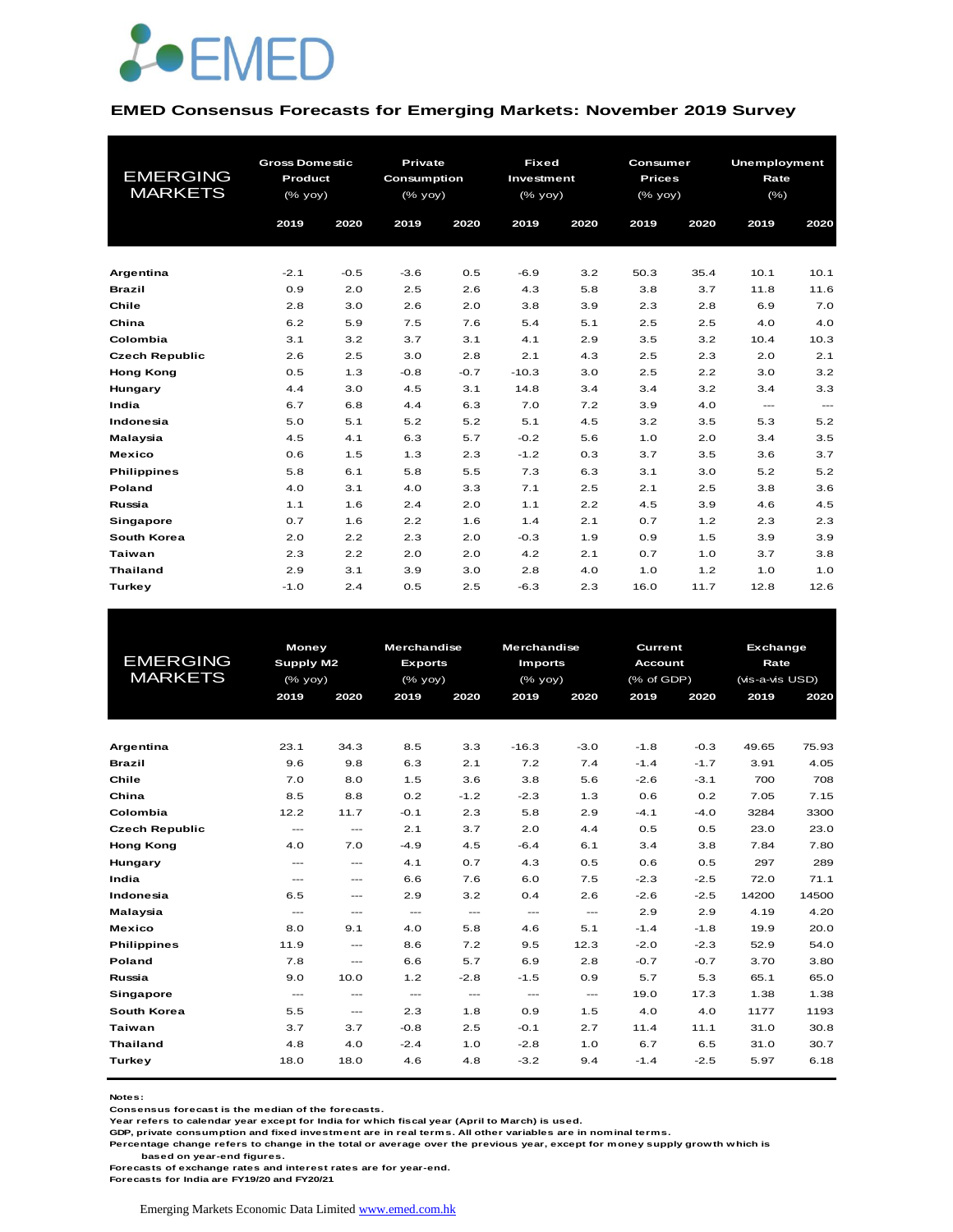## **JOEMED**

### **EMED Consensus Forecasts for the United States: November 2019 Survey**

| UNITED STATES                                  | <b>Gross Domestic</b><br>Product<br>(% yoy) |            | Consumer<br><b>Prices</b><br>(% yoy) |            | <b>UNITED STATES</b>                      | <b>Gross Domestic</b><br>Product<br>(% yoy) |            | Consumer<br><b>Prices</b><br>(% yoy) |            |
|------------------------------------------------|---------------------------------------------|------------|--------------------------------------|------------|-------------------------------------------|---------------------------------------------|------------|--------------------------------------|------------|
|                                                | 2019                                        | 2020       | 2019                                 | 2020       |                                           | 2019                                        | 2020       | 2019                                 | 2020       |
|                                                |                                             |            |                                      |            |                                           |                                             |            |                                      |            |
| <b>ABN AMRO</b>                                | 2.2                                         | 1.3        | 1.8                                  | 2.0        | <b>Moody's Analytics</b>                  | 2.3                                         | 1.7        | 1.7                                  | 2.0        |
| <b>Action Economics</b>                        | 2.7                                         | 2.3        | 1.9                                  | 2.4        | <b>Mortgage Bankers Association</b>       | 2.1                                         | 0.9        | 1.8                                  | 1.9        |
| <b>AIB Global Treasury</b>                     | 2.4                                         | 2.0        | 2.0                                  | 2.1        | <b>NAR</b>                                | 2.1                                         | 2.2        | 2.0                                  | 1.9        |
| <b>Bank Julius Baer</b>                        | 2.3                                         | 1.5        | 1.7                                  | 2.1        | <b>National Bank of Canada</b>            | 2.3                                         | 1.9        | 1.8                                  | 2.3        |
| <b>BayernLB</b>                                | 2.3                                         | 1.3        | 1.8                                  | 2.3        | <b>NIESR</b>                              | 2.2                                         | 1.9        | 1.5                                  | 1.9        |
| <b>BBVA</b>                                    | 2.5                                         | 2.0        | 1.7                                  | 2.0        | Nordea                                    | 2.3                                         | 1.5        | 1.8                                  | 1.8        |
| <b>Berenberg Capital Markets</b>               | 2.3                                         | 1.9        | 1.7                                  | 2.1        | <b>Northern Trust</b>                     | 2.2                                         | 1.8        | 1.9                                  | 2.0        |
| <b>BMO Capital Markets</b>                     | 2.3                                         | 1.8        | 1.8                                  | 2.1        | <b>PNC</b>                                | 2.3                                         | 1.7        | 1.7                                  | 1.8        |
| <b>BNP Paribas</b>                             | 2.1                                         | 1.5        | 1.4                                  | 2.0        | Prometeia                                 | 2.3                                         | 1.3        | 1.7                                  | 2.0        |
| <b>Capital Economics</b>                       | 2.2                                         | 1.4        | 1.8                                  | 1.9        | <b>Raymond James</b>                      | 2.1                                         | 1.7        | 1.8                                  | 2.0        |
| <b>CIBC World Markets</b>                      | 2.2                                         | 1.7        | 1.8                                  | 2.0        | Royal Bank of Canada                      | 2.3                                         | 1.7        | 1.8                                  | 2.0        |
| <b>Comerica Bank</b>                           | 2.3<br>2.3                                  | 2.0        | 1.8                                  | 1.8        | <b>Schroders</b>                          | 2.1<br>2.2                                  | 1.3        | 1.9                                  | 2.2<br>2.2 |
| Commerzbank                                    | 2.4                                         | 1.7<br>1.7 | 1.8<br>1.7                           | 2.2<br>1.9 | Scotia Capital<br><b>Societe Generale</b> | 2.3                                         | 1.4<br>0.7 | 1.9<br>1.9                           | 2.2        |
| <b>Credit Agricole</b><br><b>Credit Suisse</b> | 2.3                                         | 2.1        | 1.9                                  | 2.0        | <b>Standard &amp; Poor's</b>              | 2.3                                         | 1.7        | 2.1                                  | 2.0        |
| Daiwa Institute of Research                    | 2.4                                         | 2.0        | 1.8                                  | 2.2        | <b>TD Economics</b>                       | 2.3                                         | 1.7        | 1.7                                  | 2.3        |
| Danske Bank                                    | 2.3                                         | 1.7        | 2.0                                  | 2.3        | University of Michigan - RSQE             | 2.3                                         | 1.7        | 1.7                                  | 1.8        |
| Deka Bank                                      | 2.2                                         | 1.8        | 1.8                                  | 2.5        | <b>UOB</b>                                | 2.3                                         | 1.3        | 2.5                                  | 2.5        |
| Desjardins                                     | 2.3                                         | 1.6        | 1.8                                  | 1.9        | <b>Wells Fargo</b>                        | 2.3                                         | 1.8        | 1.7                                  | 2.2        |
| <b>DZ Bank</b>                                 | 2.3                                         | 1.8        | 1.9                                  | 2.1        |                                           |                                             |            |                                      |            |
| <b>Erste Group Bank AG</b>                     | 2.2                                         | 1.8        | 1.9                                  | 2.1        |                                           |                                             |            |                                      |            |
| <b>Fannie Mae</b>                              | 2.3                                         | 1.9        | 1.7                                  | 2.0        |                                           |                                             |            |                                      |            |
| <b>First Trust Advisors</b>                    | 2.4                                         | 2.4        | 1.8                                  | 2.3        | <b>CONSENSUS</b>                          |                                             |            |                                      |            |
| <b>Freddie Mac</b>                             | 2.2                                         | 1.8        | 2.1                                  | 2.0        | Median                                    | 2.3                                         | 1.7        | 1.8                                  | 2.0        |
| Handelsbanken                                  | 2.2                                         | 1.3        | 1.7                                  | 2.0        | Mean                                      | 2.3                                         | 1.7        | 1.8                                  | 2.1        |
| Intesa Sanpaolo                                | 2.3                                         | 1.8        | 1.7                                  | 1.9        | High                                      | 2.5                                         | 2.4        | 2.5                                  | 2.5        |
| <b>Kiel Institute</b>                          | 2.2                                         | 1.5        | 1.9                                  | 2.2        | Low                                       | 2.1                                         | 0.7        | 1.4                                  | 1.8        |
| Monte Dei Paschi Di Siena                      | 2.3                                         | 1.3        | 1.7                                  | 2.0        | <b>Standard Deviation</b>                 | 0.1                                         | 0.3        | 0.2                                  | 0.2        |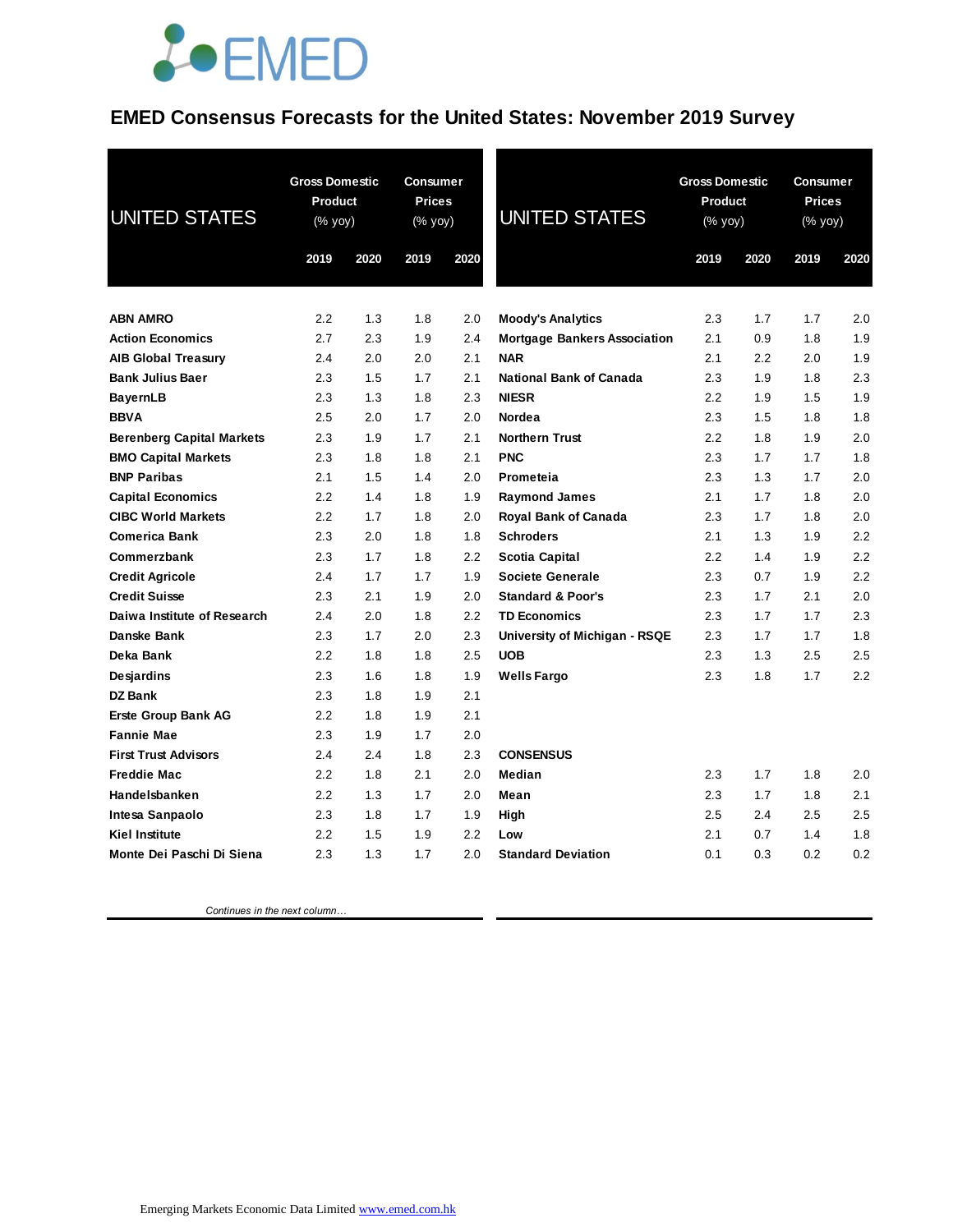

### **EMED Consensus Forecasts for the Euro Area: November 2019 Survey**

| <b>EURO AREA</b>                 | <b>Gross Domestic</b><br>Product<br>(% yoy) |      | <b>Consumer</b><br><b>Prices</b><br>(% yoy) |      | <b>EURO AREA</b>            | <b>Gross Domestic</b><br>Product<br>(% yoy) |      | <b>Consumer</b><br><b>Prices</b><br>(% yoy) |      |
|----------------------------------|---------------------------------------------|------|---------------------------------------------|------|-----------------------------|---------------------------------------------|------|---------------------------------------------|------|
|                                  | 2019                                        | 2020 | 2019                                        | 2020 |                             | 2019                                        | 2020 | 2019                                        | 2020 |
| <b>ABN AMRO</b>                  | 0.8                                         | 0.6  | 1.1                                         | 0.9  | Monte Dei Paschi Di Siena   | 1.1                                         | 1.1  | 1.2                                         | 1.1  |
| <b>AIB Global Treasury</b>       | 1.1                                         | 1.0  | 1.3                                         | 1.4  | <b>Moody's Analytics</b>    | 1.2                                         | 1.3  | 1.2                                         | 1.6  |
| <b>Bank Julius Baer</b>          | 1.1                                         | 1.1  | 1.2                                         | 1.7  | <b>NIESR</b>                | 1.1                                         | 1.3  | 1.3                                         | 1.3  |
| <b>BayernLB</b>                  | 0.9                                         | 0.8  | 1.3                                         | 1.4  | Nordea                      | 1.0                                         | 0.7  | 1.3                                         | 1.2  |
| <b>BBVA</b>                      | 1.1                                         | 1.2  | 1.2                                         | 1.4  | <b>Northern Trust</b>       | 0.9                                         | 1.0  | 1.0                                         | 1.1  |
| <b>Berenberg Capital Markets</b> | 1.1                                         | 0.9  | 1.2                                         | 1.4  | Prometeia                   | 1.1                                         | 1.1  | 1.2                                         | 1.1  |
| <b>BMO Capital Markets</b>       | 1.1                                         | 1.0  | 1.2                                         | 1.6  | <b>Royal Bank of Canada</b> | 1.2                                         | 1.2  | 1.2                                         | 1.0  |
| <b>BNP Paribas</b>               | 1.0                                         | 1.1  | 1.4                                         | 1.4  | <b>Schroders</b>            | 1.1                                         | 0.9  | 1.3                                         | 1.3  |
| <b>Capital Economics</b>         | 1.1                                         | 0.5  | 1.1                                         | 1.1  | <b>Scotia Capital</b>       | 1.0                                         | 1.1  | 1.2                                         | 1.3  |
| <b>CIBC World Markets</b>        | 1.0                                         | 0.6  | 1.3                                         | 1.7  | Societe Generale            | 1.2                                         | 0.9  | 1.1                                         | 1.0  |
| Commerzbank                      | 1.0                                         | 0.7  | 1.2                                         | 1.2  | <b>TD Economics</b>         | 1.1                                         | 1.0  | 1.2                                         | 1.3  |
| <b>Credit Agricole</b>           | 1.2                                         | 1.4  | 1.3                                         | 1.3  | <b>UOB</b>                  | 1.1                                         | 1.1  | 1.3                                         | 1.3  |
| <b>Credit Suisse</b>             | 1.0                                         | 1.4  | 1.2                                         | 1.2  | <b>Wells Fargo</b>          | 1.1                                         | 1.0  | 1.2                                         | 1.3  |
| Danske Bank                      | 1.2                                         | 0.9  | 1.2                                         | 1.0  |                             |                                             |      |                                             |      |
| Deka Bank                        | 1.0                                         | 0.8  | 1.2                                         | 1.2  |                             |                                             |      |                                             |      |
| <b>DZ Bank</b>                   | 1.0                                         | 0.9  | 1.2                                         | 1.3  |                             |                                             |      |                                             |      |
| <b>Erste Group Bank AG</b>       | 1.1                                         | 1.2  | 1.3                                         | 1.5  | <b>CONSENSUS</b>            |                                             |      |                                             |      |
| <b>ETLA</b>                      | 1.1                                         | 0.9  | 1.2                                         | 1.2  | Median                      | 1.1                                         | 1.0  | 1.2                                         | 1.3  |
| <b>EUROFER</b>                   | 1.2                                         | 1.2  | 1.4                                         | 1.6  | Mean                        | 1.1                                         | 1.0  | 1.2                                         | 1.3  |
| Handelsbanken                    | 1.1                                         | 0.9  | 1.2                                         | 1.2  | High                        | 1.2                                         | 1.4  | 1.4                                         | 1.7  |
| Intesa Sanpaolo                  | 1.1                                         | 0.9  | 1.2                                         | 1.2  | Low                         | 0.8                                         | 0.5  | 1.0                                         | 0.9  |
| <b>Kiel Institute</b>            | 1.2                                         | 1.2  | 1.2                                         | 1.2  | <b>Standard Deviation</b>   | 0.1                                         | 0.2  | 0.1                                         | 0.2  |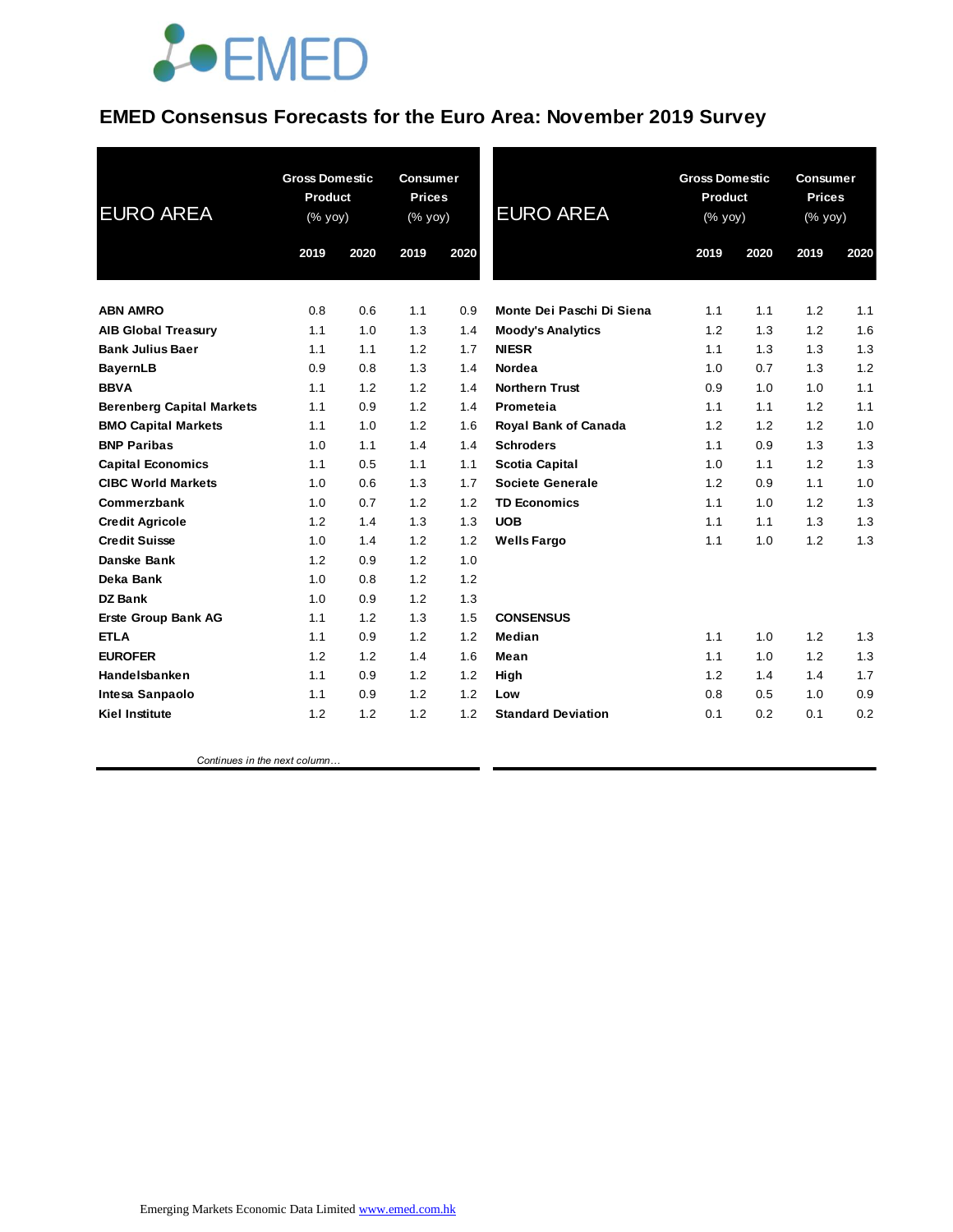## **JOEMED**

#### **EMED Consensus Forecasts for Japan: November 2019 Survey**

|                                  | <b>Gross Domestic</b><br>Product |        | <b>Consumer</b><br><b>Prices</b> |      | <b>JAPAN</b>              | <b>Gross Domestic</b><br><b>Product</b> |        | <b>Consumer</b><br><b>Prices</b> |                                                       |  |
|----------------------------------|----------------------------------|--------|----------------------------------|------|---------------------------|-----------------------------------------|--------|----------------------------------|-------------------------------------------------------|--|
| <b>JAPAN</b>                     | (% yoy)                          |        | (% yoy)                          |      |                           | (% yoy)                                 |        |                                  | $(% \mathsf{y}\right)$ (% $\overline{\mathsf{y}}$ oy) |  |
|                                  | 2019                             | 2020   | 2019                             | 2020 |                           | 2019                                    | 2020   | 2019                             | 2020                                                  |  |
| <b>ABN AMRO</b>                  | 1.0                              | 0.3    | 1.1                              | 1.6  | <b>Kiel Institute</b>     | 1.1                                     | 0.7    | 1.1                              | 1.6                                                   |  |
| <b>AIB Global Treasury</b>       | 1.0                              | 0.6    | 1.1                              | 1.5  | <b>Mizuho Securities</b>  | 0.6                                     | 0.3    | 0.7                              | 0.8                                                   |  |
| <b>Bank Julius Baer</b>          | 0.8                              | 0.3    | 0.6                              | 0.5  | <b>Moody's Analytics</b>  | 0.9                                     | 0.1    | 0.7                              | 1.0                                                   |  |
| Bank of Tokyo-Mitsubishi UFJ     | 0.8                              | 0.7    | 0.8                              | 0.8  | <b>NIESR</b>              | 0.9                                     | 0.2    | 0.6                              | 2.0                                                   |  |
| <b>BayernLB</b>                  | 0.8                              | 0.5    | 1.0                              | 1.5  | Nordea                    | 0.9                                     | 0.4    | 0.8                              | 1.5                                                   |  |
| <b>BBVA</b>                      | 0.7                              | 0.4    | 0.7                              | 1.0  | <b>Northern Trust</b>     | 0.4                                     | 0.9    | 0.9                              | 0.4                                                   |  |
| <b>Berenberg Capital Markets</b> | 0.9                              | 0.7    | 0.4                              | 0.9  | Prometeia                 | 0.6                                     | 0.4    | 1.0                              | 1.4                                                   |  |
| <b>BMO Capital Markets</b>       | 1.0                              | 0.6    | 0.9                              | 1.5  | <b>Schroders</b>          | 1.2                                     | $-0.1$ | 0.7                              | 1.0                                                   |  |
| <b>BNP Paribas</b>               | 0.5                              | 0.3    | 0.6                              | 1.1  | <b>Scotia Capital</b>     | 0.8                                     | 0.5    | 1.5                              | 0.6                                                   |  |
| <b>Capital Economics</b>         | 1.1                              | $-0.2$ | 0.5                              | 0.5  | <b>Societe Generale</b>   | 1.2                                     | 0.8    | 0.7                              | 1.4                                                   |  |
| <b>CIBC World Markets</b>        | 1.2                              | 0.9    | 0.6                              | 0.7  | <b>TD Economics</b>       | 1.1                                     | 0.2    | 0.7                              | 1.4                                                   |  |
| Commerzbank                      | 1.0                              | 0.2    | 0.5                              | 0.7  | <b>UOB</b>                | 0.5                                     | $-0.8$ | 1.1                              | 2.8                                                   |  |
| <b>Credit Agricole</b>           | 0.5                              | 0.5    | 0.7                              | 1.5  | <b>Wells Fargo</b>        | 1.0                                     | 0.4    | 0.5                              | 1.2                                                   |  |
| <b>Credit Suisse</b>             | 0.7                              | 0.6    | 0.6                              | 0.3  |                           |                                         |        |                                  |                                                       |  |
| Daiwa Institute of Research      | 0.9                              | 0.3    | 0.6                              | 0.3  | <b>CONSENSUS</b>          |                                         |        |                                  |                                                       |  |
| Danske Bank                      | 1.4                              | 0.5    | 1.0                              | 1.6  | Median                    | 0.9                                     | 0.4    | 0.7                              | 1.2                                                   |  |
| Deka Bank                        | 1.0                              | $-0.1$ | 0.9                              | 2.2  | Mean                      | 0.9                                     | 0.4    | 0.8                              | 1.2                                                   |  |
| <b>DZ Bank</b>                   | 1.0                              | 0.3    | 0.8                              | 1.3  | High                      | 1.4                                     | 0.9    | 1.5                              | 2.8                                                   |  |
| Intesa Sanpaolo                  | 0.8                              | 0.2    | 0.6                              | 0.7  | Low                       | 0.4                                     | $-0.8$ | 0.4                              | 0.3                                                   |  |
| <b>JCER</b>                      | 0.6                              | 0.5    | 0.7                              | 1.2  | <b>Standard Deviation</b> | 0.2                                     | 0.3    | 0.2                              | 0.6                                                   |  |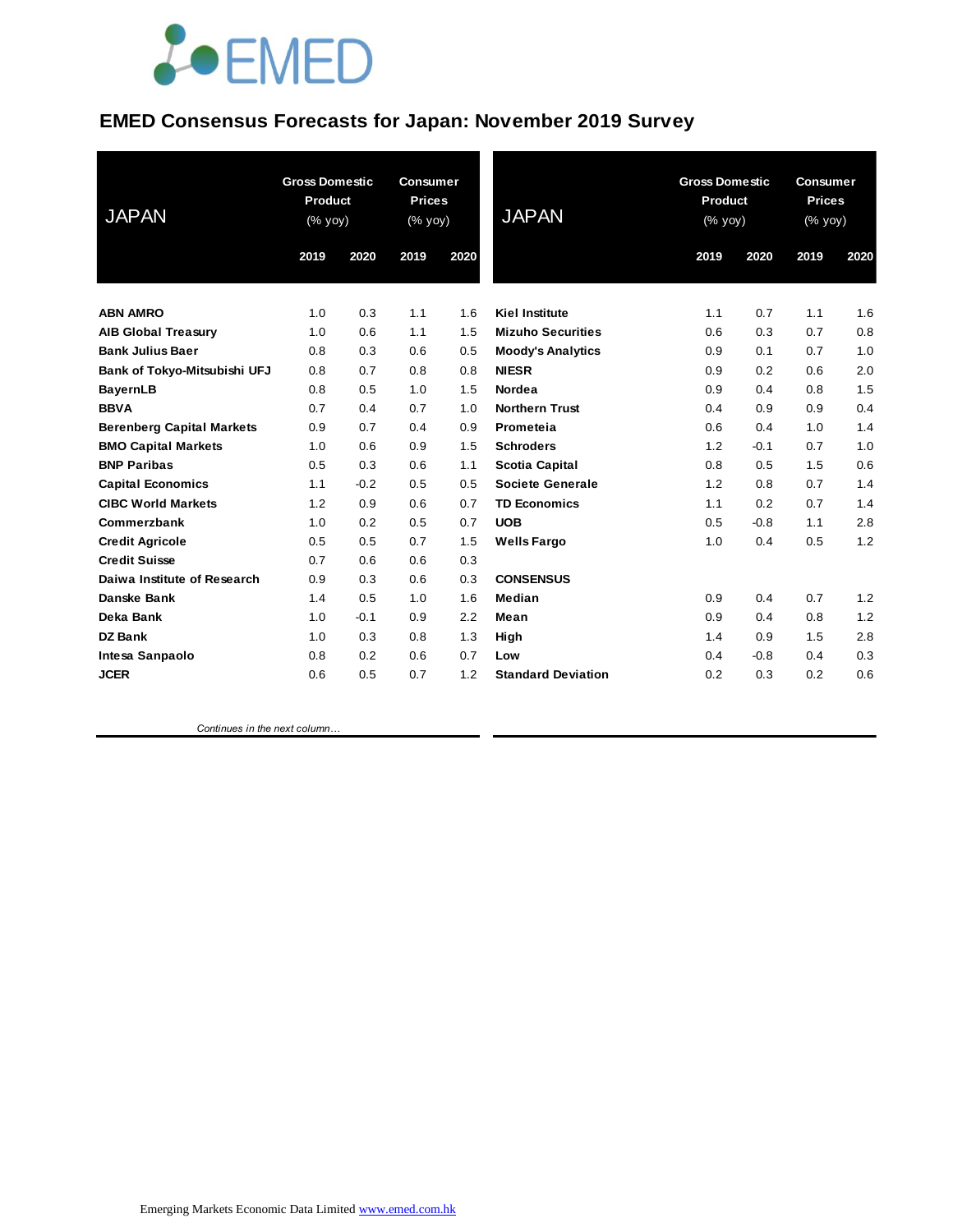# **JOEMED**

### **EMED Consensus Forecasts for China: November 2019 Survey**

| <b>CHINA</b>                     | <b>Gross Domestic</b><br><b>Product</b><br>$(% \mathsf{Y}\rightarrow \mathsf{Y})$ (% $\mathsf{Y}\rightarrow \mathsf{Y}$ |      | <b>Consumer</b><br><b>Prices</b><br>(% yoy) |      | <b>CHINA</b>              |      | <b>Gross Domestic</b><br>Product<br>(% yoy) |      | <b>Consumer</b><br><b>Prices</b><br>(% yoy) |  |
|----------------------------------|-------------------------------------------------------------------------------------------------------------------------|------|---------------------------------------------|------|---------------------------|------|---------------------------------------------|------|---------------------------------------------|--|
|                                  | 2019                                                                                                                    | 2020 | 2019                                        | 2020 |                           | 2019 | 2020                                        | 2019 | 2020                                        |  |
| <b>ABN AMRO</b>                  | 6.2                                                                                                                     | 5.8  | 2.5                                         | 2.5  | <b>Kiel Institute</b>     | 6.2  | 5.8                                         | 2.4  | 2.3                                         |  |
| <b>Bank Julius Baer</b>          | 6.1                                                                                                                     | 5.7  | 2.4                                         | 2.4  | <b>Moody's Analytics</b>  | 6.1  | 5.8                                         | 2.6  | 2.6                                         |  |
| <b>Bank of East Asia</b>         | 6.2                                                                                                                     | 5.9  | 2.5                                         | 1.9  | <b>NIESR</b>              | 6.2  | 5.8                                         | 2.6  | 2.6                                         |  |
| <b>BayernLB</b>                  | 6.2                                                                                                                     | 6.0  | 2.4                                         | 2.5  | Nordea                    | 6.2  | 5.9                                         | 2.2  | 2.4                                         |  |
| <b>BBVA</b>                      | 6.0                                                                                                                     | 5.8  | 2.3                                         | 2.5  | <b>Northern Trust</b>     | 5.8  | 5.6                                         | 3.1  | 2.6                                         |  |
| <b>Berenberg Capital Markets</b> | 6.2                                                                                                                     | 5.9  | 2.5                                         | 2.1  | Prometeia                 | 5.9  | 5.0                                         | 2.8  | 2.5                                         |  |
| <b>BMO Capital Markets</b>       | 6.1                                                                                                                     | 6.0  | 2.5                                         | 2.3  | <b>Schroders</b>          | 6.2  | 6.0                                         | 2.7  | 2.8                                         |  |
| <b>BNP Paribas</b>               | 6.2                                                                                                                     | 6.0  | 1.9                                         | 2.5  | <b>Scotia Capital</b>     | 6.1  | 6.0                                         | 3.0  | 2.3                                         |  |
| <b>Capital Economics</b>         | 6.1                                                                                                                     | 5.8  | 3.0                                         | 3.5  | <b>Societe Generale</b>   | 6.2  | 5.8                                         | 2.5  | 2.3                                         |  |
| <b>CEBR</b>                      | 6.3                                                                                                                     | 6.1  | 2.5                                         | 3.5  | <b>UOB</b>                | 6.1  | 5.9                                         | 2.5  | 2.3                                         |  |
| Commerzbank                      | 6.2                                                                                                                     | 5.8  | 2.3                                         | 2.0  | <b>Wells Fargo</b>        | 6.1  | 5.8                                         | 2.6  | 2.6                                         |  |
| <b>Credit Agricole</b>           | 6.4                                                                                                                     | 6.0  | 2.1                                         | 2.2  |                           |      |                                             |      |                                             |  |
| <b>Credit Suisse</b>             | 6.2                                                                                                                     | 6.0  | 2.5                                         | 2.2  |                           |      |                                             |      |                                             |  |
| Daiwa Institute of Research      | 6.3                                                                                                                     | 6.0  | 2.6                                         | 2.5  | <b>CONSENSUS</b>          |      |                                             |      |                                             |  |
| Danske Bank                      | 6.2                                                                                                                     | 6.0  | 2.5                                         | 2.2  | Median                    | 6.2  | 5.9                                         | 2.5  | 2.5                                         |  |
| Deka Bank                        | 6.2                                                                                                                     | 6.0  | 2.5                                         | 2.7  | Mean                      | 6.2  | 5.9                                         | 2.5  | 2.5                                         |  |
| <b>DZ Bank</b>                   | 6.1                                                                                                                     | 5.8  | 2.5                                         | 2.3  | High                      | 6.4  | 6.1                                         | 3.1  | 3.5                                         |  |
| Intesa Sanpaolo                  | 6.2                                                                                                                     | 5.9  | 2.9                                         | 3.2  | Low                       | 5.8  | 5.0                                         | 1.9  | 1.9                                         |  |
| <b>JP Morgan</b>                 | 6.1                                                                                                                     | 5.9  | 2.8                                         | 3.1  | <b>Standard Deviation</b> | 0.1  | 0.2                                         | 0.3  | 0.4                                         |  |
|                                  |                                                                                                                         |      |                                             |      |                           |      |                                             |      |                                             |  |